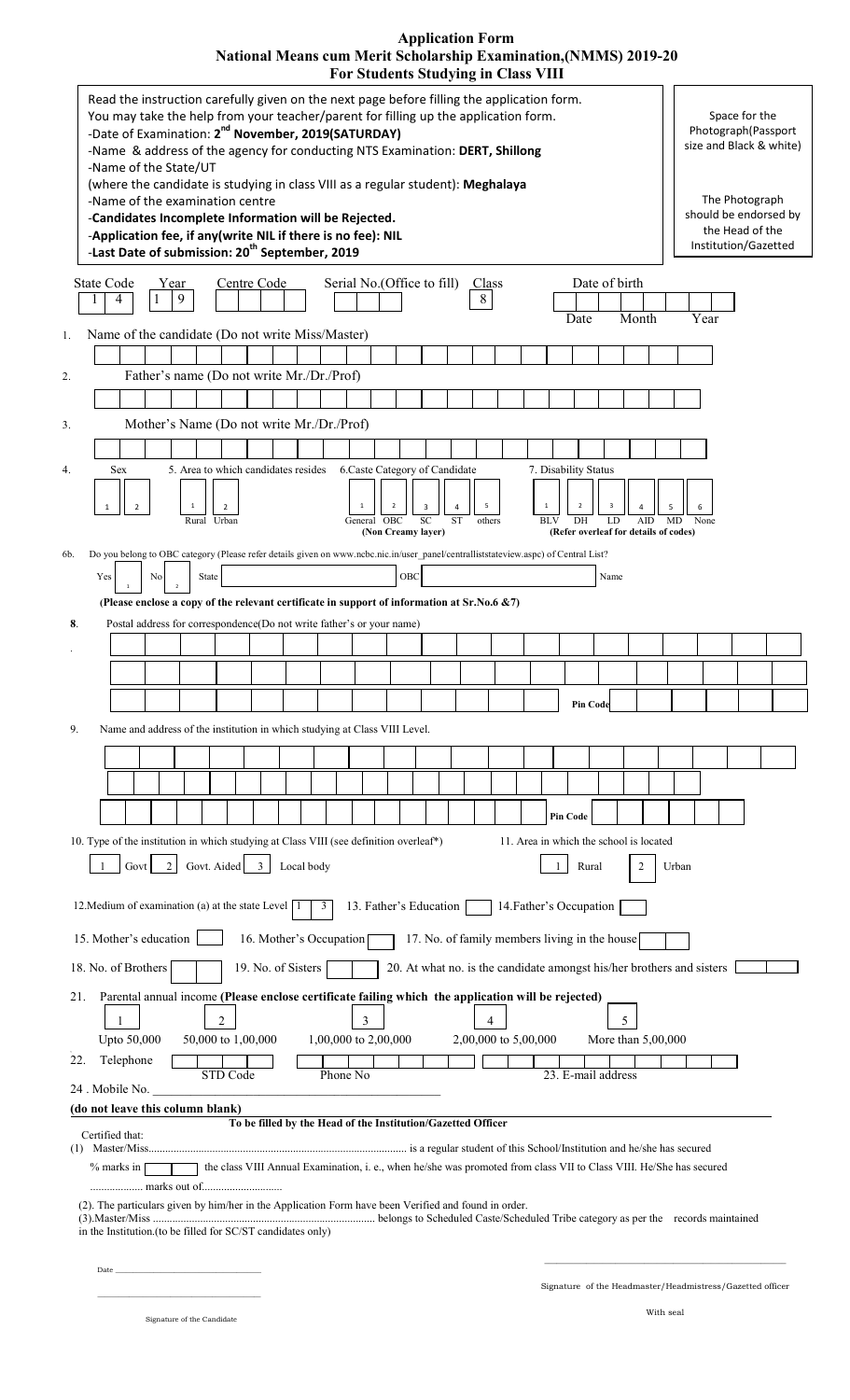#### **Coding Plan**

#### **Read instruction carefully before filling up the Application Form.**

- 1. Use only Blue or Black Ball Point pen. WRITE IN CAPITAL LETTERS. Do not mark or write outside the boxes.
- 2. Leave one box blank between two words. Limit your name and/or address within the space provided for it. Please see example as given below.<br>3. Cross(x) only one of the appropriate boxes in items nos. 4.5.6.7.10.11 and 21
- 3. Cross $(x)$  only one of the appropriate boxes in items nos.  $4,5,6,7,10,11$  and  $21$ .
- 4. Please write code number in items nos 12, 13,14, 15 and 16 as given overleaf.
- 5. It is the responsibility of the candidate and the principal of the school to deposit the filled in form with the state concerned Officer before the last date. No request for condoning delay in submission will be entertained whether it is due to the fault of the Candidate or the Headmaster/Principal of his/her institution.
- 6. Incomplete or defensive applications are liable to be rejected.

#### **Example for writing Name and Address.**

| -               | $\sim$ |   |   |  |  |  |
|-----------------|--------|---|---|--|--|--|
| Father's<br>ıme |        | Ð | ີ |  |  |  |
|                 |        |   |   |  |  |  |

#### **Postal Address: do not try to write complete address in one line. Break it appropriately as shown below:**

| 1                     | 4 | 5 |                                             | 6 |    | М    | O                                                                  | U                     | N                                                            | T |   | R              | $\Omega$       | A              | D |  |  |
|-----------------------|---|---|---------------------------------------------|---|----|------|--------------------------------------------------------------------|-----------------------|--------------------------------------------------------------|---|---|----------------|----------------|----------------|---|--|--|
|                       |   |   |                                             |   |    |      |                                                                    |                       |                                                              |   |   |                |                |                |   |  |  |
| C                     | H | E | N                                           | N | A  | I    |                                                                    |                       | PIN                                                          |   |   |                |                |                |   |  |  |
|                       |   |   | Medium of Examination<br>(Refer to item 12) |   |    |      |                                                                    |                       | Education of Father or Mother<br>(Refer to item Nos 13 & 15) |   |   |                |                |                |   |  |  |
| Medium of Examination |   |   |                                             |   |    | Code |                                                                    | Education             |                                                              |   |   |                |                | Code           |   |  |  |
| Assamese              |   |   |                                             |   | 11 |      |                                                                    | No Formal Education   |                                                              |   |   |                |                | $\mathbf{1}$   |   |  |  |
| Bangla                |   |   |                                             |   | 12 |      |                                                                    | Up to primary         |                                                              |   |   |                |                | $\overline{2}$ |   |  |  |
| English               |   |   |                                             |   | 13 |      | Upper primary                                                      |                       |                                                              |   |   |                |                |                |   |  |  |
| Gujarati              |   |   |                                             |   | 14 |      |                                                                    | Secondary             |                                                              |   |   |                | $\overline{4}$ |                |   |  |  |
| Hindi                 |   |   |                                             |   | 15 |      |                                                                    | 5<br>Senior secondary |                                                              |   |   |                |                |                |   |  |  |
| Kannada               |   |   |                                             |   | 16 |      | Graduation                                                         |                       |                                                              |   | 6 |                |                |                |   |  |  |
| Marathi               |   |   |                                             |   | 17 |      |                                                                    | Post graduation       |                                                              |   |   | $\overline{7}$ |                |                |   |  |  |
| Malayalam             |   |   |                                             |   | 18 |      | Doctoral                                                           |                       |                                                              |   |   | 8              |                |                |   |  |  |
| Oriya                 |   |   |                                             |   |    | 19   | Professional degree(Engineering,<br>Law, Medicaine, MCA, MBA, etc) |                       |                                                              |   |   |                |                | $\overline{9}$ |   |  |  |
| Punjabi               |   |   |                                             |   | 20 |      |                                                                    |                       |                                                              |   |   |                |                |                |   |  |  |
| Tamil                 |   |   |                                             |   | 21 |      |                                                                    |                       |                                                              |   |   |                |                |                |   |  |  |
| Telugu                |   |   |                                             |   | 22 |      |                                                                    |                       |                                                              |   |   |                |                |                |   |  |  |
| Urdu                  |   |   |                                             |   | 23 |      |                                                                    |                       |                                                              |   |   |                |                |                |   |  |  |

| Father's/Mother's occupation    |                |
|---------------------------------|----------------|
| (refer to item Nos 14 & 16)     |                |
| Occupation                      | Code           |
| Professsional                   | 1              |
| <b>Executive and Managerial</b> | $\overline{2}$ |
| Clerical                        | 3              |
| <b>Business</b>                 | $\overline{4}$ |
| Agriculture, fishery            | 5              |
| Production and Transport        | 6              |
| Operators and labourers         | 7              |
| Not employed                    | 8              |

#### **\*Type of School/Institutions (refer to item No.10)**

| <b>GOVERNMENT</b> | A Government school is that which is run by the State        |
|-------------------|--------------------------------------------------------------|
|                   | Government or Public Sector undertaking or an Autonomous     |
|                   | Organization completely financed by the Government           |
| <b>LOCAL BODY</b> | A Local Body School is that which is run by Panchayati Raj   |
|                   | and local body institutions such as Zila Parichad, municipal |
|                   | Municipal Committee,<br>Notified<br>Area<br>Corporation.     |
|                   | Committee and Cantonment Board                               |
| <b>GOVERNMENT</b> | A government aided school is owned by the a private          |
| <b>AIDED</b>      | management but gets aid from the government.                 |
|                   |                                                              |

| Region     | State/UT             | Code            |
|------------|----------------------|-----------------|
| North East | Arunachal<br>Pradesh | Code            |
|            | Assam                | $\overline{11}$ |
|            | Manipur              | 12              |
|            | Meghalaya            | 14              |
|            | Mizoram              | 15              |
|            | Nagaland             | 16              |
|            | Sikkim               | 17              |
|            | Tripura              | 18              |
| East       | A& N island          | 19              |
|            | Bihar                | 20              |
|            | Jharkhand            | 21              |
|            | Orissa               | 22              |
|            | West Bengal          | 23              |
| North      | Chandigarh           | 24              |
|            | Delhi                | $\overline{25}$ |
|            | Jammu &<br>Kashmir   | 26              |
|            | Haryana              | 27              |
|            | Himachal<br>Pradesh  | 28              |
|            | Punjab               | 29              |
|            | Rajasthan            | 30              |
|            | Uttar Pradesh        | $\overline{31}$ |
|            | Uttarakhand          | $\overline{32}$ |
| West       | Chhatisgarh          | 33              |
|            | Daman & Diu          | 34              |
|            | D&N Haveli           | 35              |
|            | Goa                  | 36              |
|            | Gujarat              | $\overline{37}$ |
|            | Madhya Pradesh       | 38              |
|            | Maharashtra          | 39              |
| South      | Andhra Pradesh       | 40              |
|            | Karnataka            | 41              |
|            | Kerela               | 42              |
|            | Lakshadweep          | 43              |
|            | Pondicherry          | 44              |
|            | Tamil Nadu           | 45              |
|            | Telangana            | 46              |
| Abroad     |                      | 47              |
|            |                      |                 |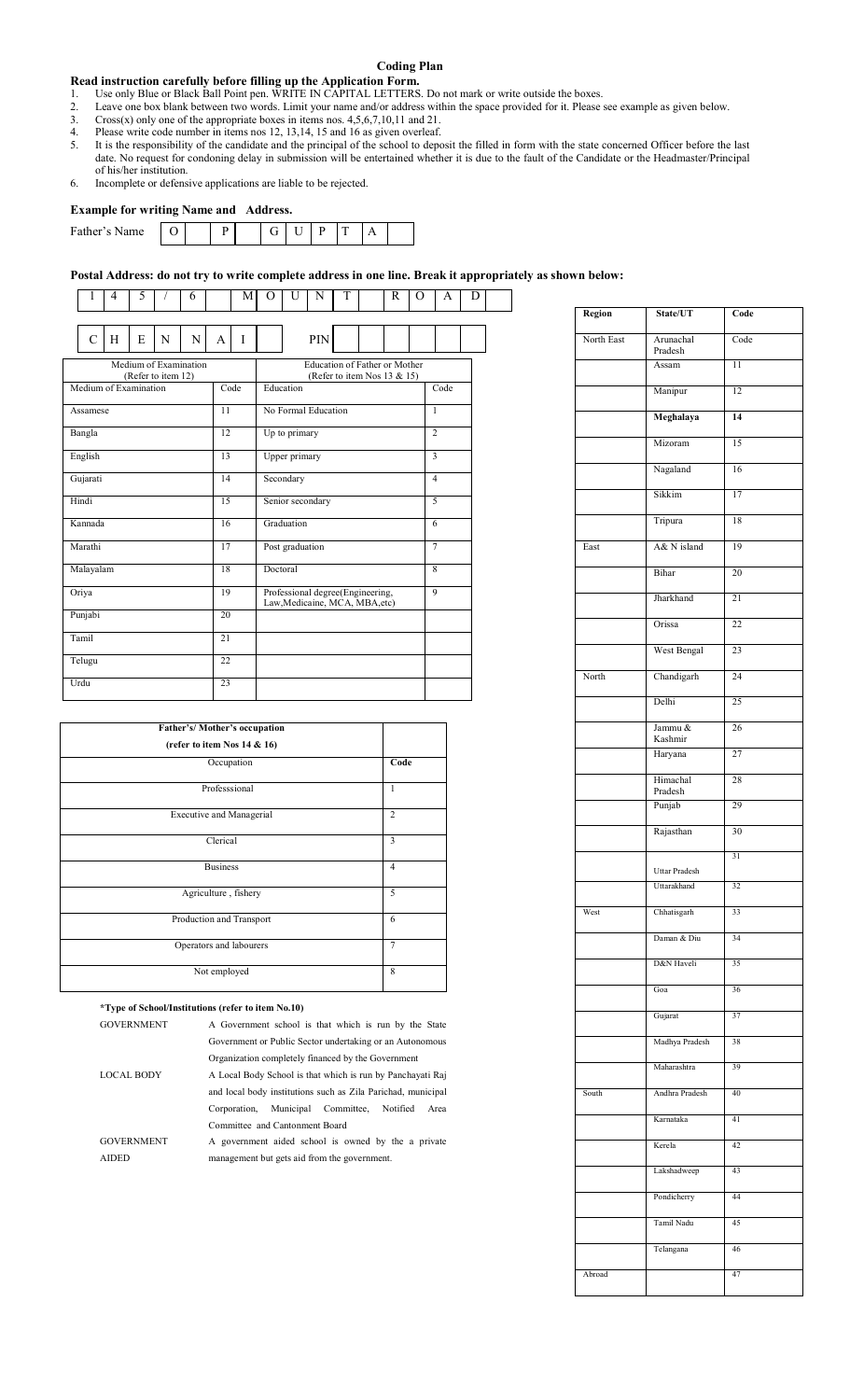# **National Means cum Merit Scholarship Examination (NMMS)**

**(For the Students studying in Class VIII**

| Name of the state/UT:                                                                      | <b>MEGHALAYA</b>                                                         |                                                                                               |                                                   |
|--------------------------------------------------------------------------------------------|--------------------------------------------------------------------------|-----------------------------------------------------------------------------------------------|---------------------------------------------------|
| (Which will conduct the Examination)                                                       |                                                                          |                                                                                               |                                                   |
|                                                                                            |                                                                          |                                                                                               |                                                   |
|                                                                                            | <b>ADMISSION CARD</b>                                                    |                                                                                               | Affix Passport size                               |
| To be filled in by the applicant                                                           |                                                                          |                                                                                               | photograph attested by the<br>Head of the school/ |
|                                                                                            |                                                                          |                                                                                               | gazetted Officer.                                 |
| $S/O/D/O$ Sri                                                                              |                                                                          |                                                                                               |                                                   |
|                                                                                            |                                                                          |                                                                                               |                                                   |
|                                                                                            |                                                                          |                                                                                               |                                                   |
| Is permitted to appear for the above said examination.                                     |                                                                          |                                                                                               |                                                   |
|                                                                                            |                                                                          |                                                                                               |                                                   |
|                                                                                            |                                                                          |                                                                                               |                                                   |
|                                                                                            | <u> 1989 - Johann John Stein, mars an deus Amerikaansk kommunister (</u> | PIN Code                                                                                      |                                                   |
| She/He is allotted 11 digit Roll Number:<br>Code Year<br><b>State Code</b>                 | Centre Code                                                              |                                                                                               |                                                   |
|                                                                                            |                                                                          | Serial No.(Office to fill)                                                                    |                                                   |
| 9<br>11<br>$\overline{4}$<br>$\mathbf{1}$                                                  |                                                                          |                                                                                               |                                                   |
| Date of Examination: 2 <sup>nd</sup> November, 2019<br><b>Venue of Examination Centre:</b> |                                                                          |                                                                                               |                                                   |
|                                                                                            |                                                                          |                                                                                               |                                                   |
|                                                                                            |                                                                          |                                                                                               |                                                   |
|                                                                                            |                                                                          |                                                                                               |                                                   |
|                                                                                            |                                                                          |                                                                                               |                                                   |
|                                                                                            |                                                                          | Signature of the Head of the School<br>(with Office seal)                                     |                                                   |
| Office seal<br>Scrutinized by<br>(Office Staff)                                            |                                                                          | Signature of Liaison Officer/District<br>Level Officer/Authorized for State Level Examination |                                                   |
| Signature of the Invigilator<br>At the examination centre                                  | presence of the Invigilator                                              | Signature of the candidate in the                                                             | MAT                                               |

presence of the Invigilato

SAT............................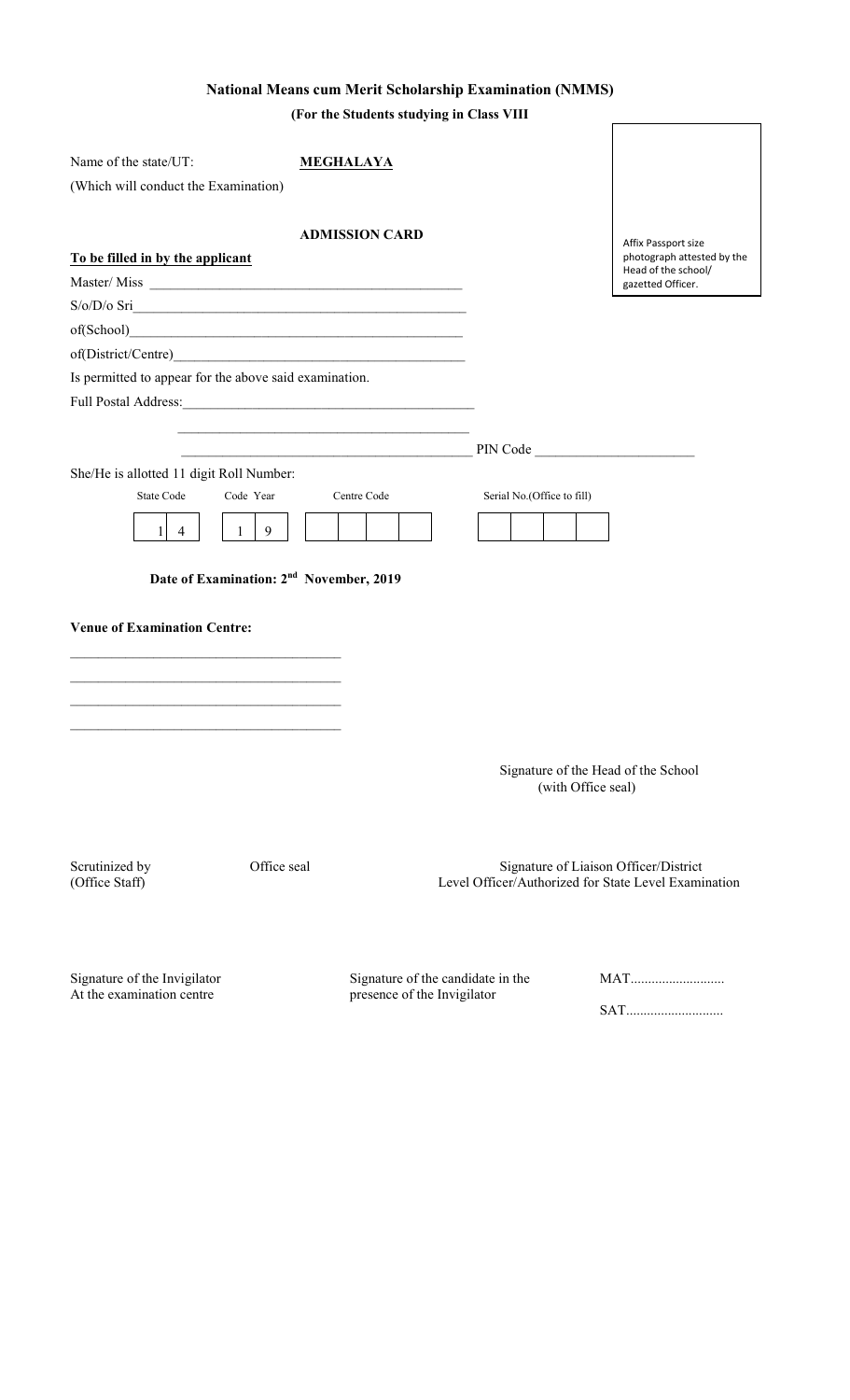## **INSTRUCTIONS TO THE CANDIDATE**

## **(FOR THE STUDENTS STUDYING IN CLASS VIII)**

- 1. Make Sure that the Admit card is not detached from the Application Form. Admit Card will be sent to the Chief Superintendent of the Examination Centre after allotting the Roll Numbers. Candidate can collect the Admit card from the Centre Superintendent of the Examination Centre **at least one week** before the examination.
- 2. Reach the Examination Centre at least half an hour before the commencement of the Examination; and occupy the seat that bears your Roll Number.
- 3. DO NOT take Mobile Phones, Calculator, Mathematical or Physical table or any other kind of ready reckoned to the Examination Hall.
- 4. The examination will be conducted in two sessions on the same day.
- 5. You have to take the examination as per details given below:
	- Mental Ability Test (MAT)
	- Scholastic Aptitude Test (SAT),

| <b>Type of Test</b>            | <b>No. of Question</b> | <b>Duration</b> |
|--------------------------------|------------------------|-----------------|
| Mental Ability Test (MAT)      | 90                     | 120 Minutes     |
| Scholastic Aptitude Test (SAT) | 90                     | 120 pMinutes    |

The Applicants are requested to refer/consult State Liaison Officer for the composition of the test.

- 6. Each question carries 1(one) mark.
- 7. Write your Roll Number, as given in the Admit Card, on the Answer Sheet and on the Cover Page of the Question Booklet in the space provided.
- 8. All questions in the booklets are objective type. For each question, Four possible answers are given, but only one is correct. Your task is to find out the correct answer and mark your choice in the Answer Sheet.
- 9. Record your answer-using **Ball Point Pen only.** You have to indicate your answer on the Answer Sheet as advised by the Stat/UT.
- 10. During the State Examination follow the Instructions of the Invigilator strictly.
- 11. Hand over your Question Booklet and Answer Sheets to the Invigilator before you leave the Examination hall.
- **12. Hand over the Admission Card to the Invigilator before leaving the Examination Hall. Full Postal Address of the candidate for despatch of admission letter:**

PIN Code

 $\mathcal{L}_\text{max}$  , and the contract of the contract of the contract of the contract of the contract of the contract of \_\_\_\_\_\_\_\_\_\_\_\_\_\_\_\_\_\_\_\_\_\_\_\_\_\_\_\_\_\_\_\_\_\_\_\_\_\_\_\_\_\_\_\_\_\_\_\_\_\_\_\_\_\_\_\_\_\_\_\_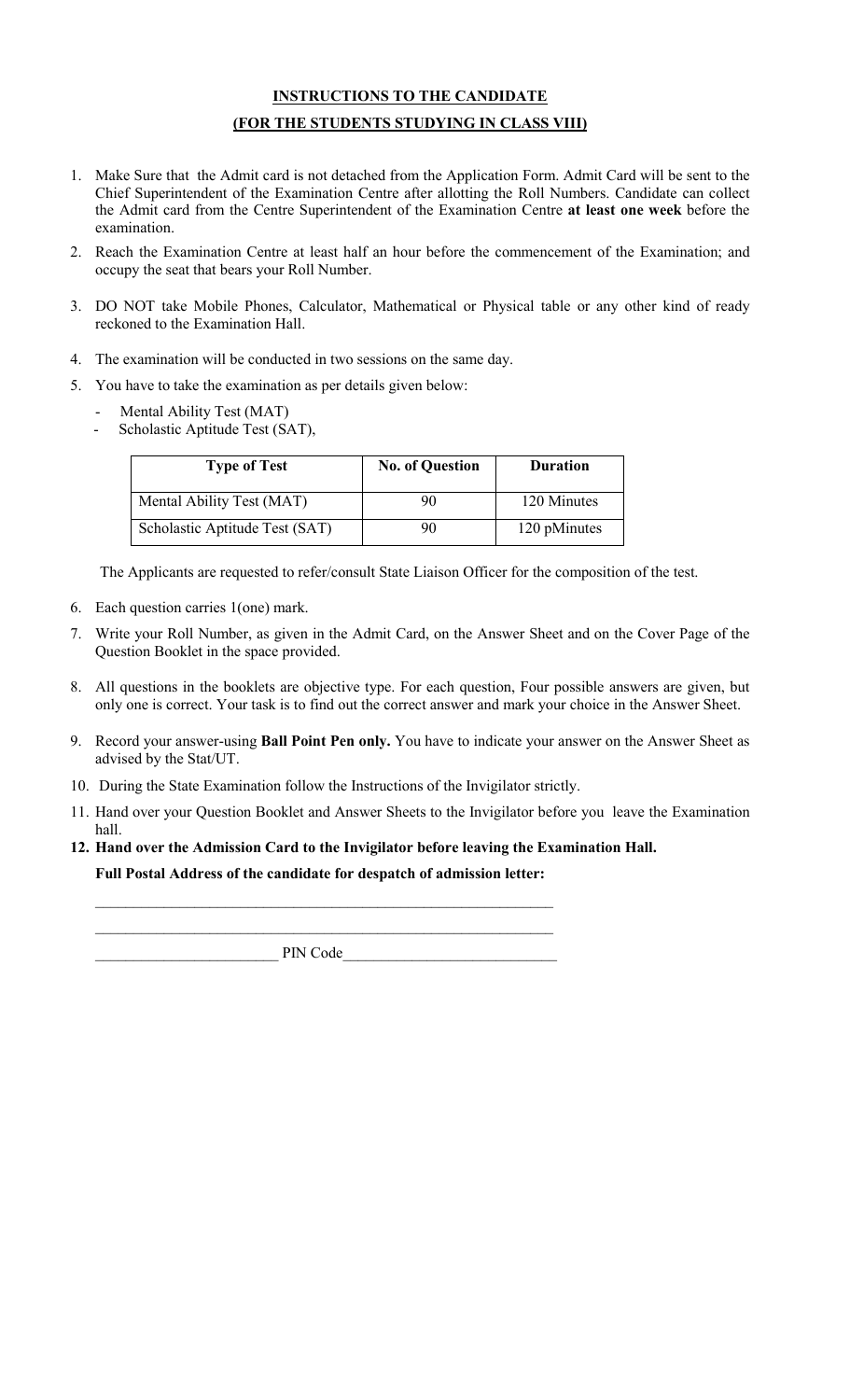# **INSTRUCTION FOR THE CONDUCT OF NMMS EXAMINATION 2019-20**

# **DISTRICT -WISE LIST OF EXAMINATION CENTRES.**

District- wise list of Examination Centre Codes for NMMS Examination for Class VIII

| SI. No         | <b>District</b>           |              | <b>State Code</b> | <b>Centre Code</b> | <b>Last three</b><br>digit (Office<br>to fill) |
|----------------|---------------------------|--------------|-------------------|--------------------|------------------------------------------------|
| 1              | East Khasi Hills          | Shillong     | 14                | 0101               |                                                |
|                |                           | Sohra        | 14                | 0101               | 001-999                                        |
| $\overline{2}$ | West Khasi Hills          | Nongstoin    | 14                | 0201               |                                                |
|                |                           | Mairang      | 14                | 0201               | 001-999                                        |
| 3              | Ri-Bhoi                   | Nongpoh      | 14                | 0301               | 001-999                                        |
| $\overline{4}$ | West Jaintia Hills        | Jowai        | 14                | 0401               | 001-999                                        |
|                |                           | Amlarem      | 14                | 0401               |                                                |
| 5              | <b>West Garo Hills</b>    | Tura         | 14                | 0501               | 001-999                                        |
|                |                           | Dadengiri    | 14                | 0501               |                                                |
| 6              | East Garo Hills,          | Williamnagar | 14                | 0601               | 001-999                                        |
| $\overline{7}$ | South Garo Hills,         | Baghmara     | 14                | 0701               | 001-999                                        |
| 8              | East Jaintia Hills        | Khliehriat   | 14                | 0801               | 001-999                                        |
| 9              | North Garo Hills,         | Resubelpara  | 14                | 0901               | 001-999                                        |
| 10             | South West Khasi<br>Hills | Mawkyrwat    | 14                | 1001               | 001-999                                        |
| 11             | South West Garo<br>Hills  | Ampati       | 14                | 2001               | 001-999                                        |

Example of writing the 11 digit Numbers in the form as well as in the Admit card.

Serial No (to be filled by the Office)

## **Points to be Note:**

- **SDSEOs in which the Districts having two Centres of Examination eg. Shillong, Sohra (East Khasi Hills), Nongstoin, Mairang (West Khasi Hills), Jowai, Amlarem (West Jaintia Hills), Tura, Dadengiri (West Garo Hills) are to ensure that the Serial No. allotted to the Candidates do not duplicate and to coordinate with each other.**
- **The 3- digit Centre Code to be filled by concern SDSEOs not by the candidates.**
- **The last 3- digit in the above example i.e. Serial no. is to be filled by the Office of SDSEOs as per the instruction in the above District wise list. There should be No over-writing for the last 3-digit in the Form as well as in the Admit Card.**
- **Admit Cards are to be issued by SDSEOs NOT BY DERT but a Photo Copy of the Admit Card must be sent to DERT, Shillong.**
- **Candidates are to submit the forms through the Principals/Headmaster/Headmistress of the respective Schools and the same must be forwarded to SDSEOs of their District on or before 20th September, 2019.**

## **Documents to be submitted along with Application Forms:**

- a) Two passport size
- b) Xerox copy of Progress Report/Report Card of the last promotion examination
- c) Xerox copy of SC/ST Certificate.
- d) Disability Status Certificate from the Competent Authority.
- e) Income certificate not exceeding  $\bar{\tau}$  1,50,000/- from the Competent Authority.